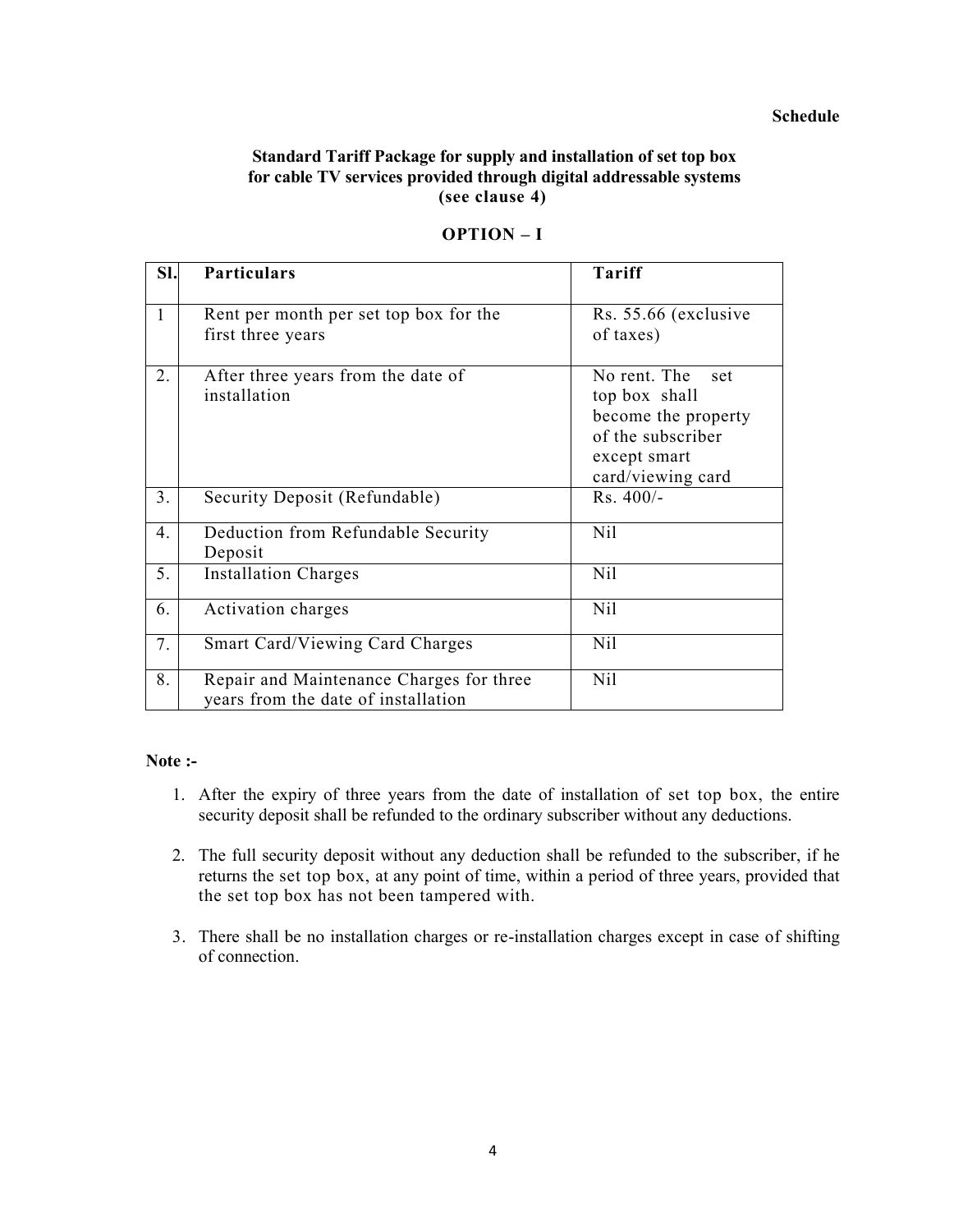## **OPTION – II**

| SI.            | <b>Particulars</b>                                                              | <b>Tariff</b>                                                                                                         |
|----------------|---------------------------------------------------------------------------------|-----------------------------------------------------------------------------------------------------------------------|
| $\mathbf{1}$   | Rent per month per set top box for the<br>first three years                     | Rs.50.66 (exclusive<br>of taxes)                                                                                      |
| 2.             | After three years from the date of<br>installation                              | No rent. The<br>set<br>top box shall<br>become the property<br>of the subscriber<br>except smart<br>card/viewing card |
| 3 <sub>1</sub> | Security Deposit (Refundable)                                                   | Rs. 800/-                                                                                                             |
| 4.             | Deduction from Refundable Security<br>Deposit                                   | Nil                                                                                                                   |
| 5.             | <b>Installation Charges</b>                                                     | N <sub>il</sub>                                                                                                       |
| 6.             | Activation charges                                                              | N <sub>il</sub>                                                                                                       |
| 7.             | <b>Smart Card/Viewing Card Charges</b>                                          | N <sub>il</sub>                                                                                                       |
| 8.             | Repair and Maintenance Charges for three<br>years from the date of installation | N <sub>il</sub>                                                                                                       |

#### **Note :-**

- 1. After the expiry of three years from the date of installation of set top box, the entire security deposit shall be refunded to the ordinary subscriber without any deductions.
- 2. The full security deposit without any deduction shall be refunded to the subscriber if he returns the set top box, at any point of time, within a period of three years, provided that the set top box has not been tampered with.
- 3. There shall be no installation charges or re-installation charges except in case of shifting of connection.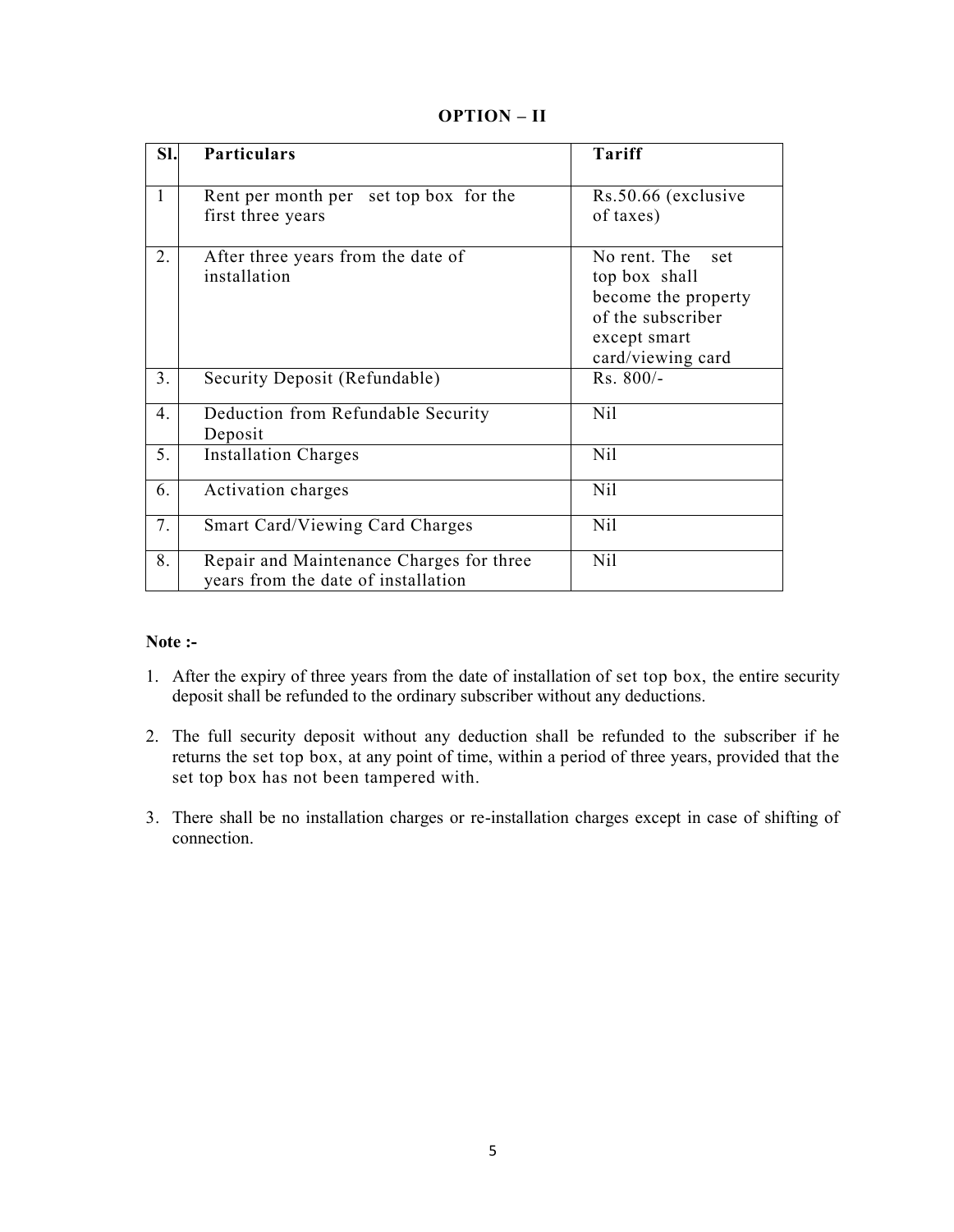## **OPTION – III**

| SI. | <b>Particulars</b>                                                                 | Tariff                                                                                                             |
|-----|------------------------------------------------------------------------------------|--------------------------------------------------------------------------------------------------------------------|
| 1   | Rent per month per set top box<br>for the first three years                        | Rs.46.80 (exclusive of taxes)                                                                                      |
| 2.  | After three years from the date of<br>installation                                 | No rent. The set top box shall<br>become the property of the<br>subscriber<br>except<br>smart<br>card/viewing card |
| 3.  | Security Deposit (Adjustable)                                                      | $Rs.400/-$                                                                                                         |
| 4.  | Amount of Security Deposit refunded<br>on return of the Set Top Box                | As per attached Table-A                                                                                            |
| 5.  | <b>Installation Charges</b>                                                        | N <sub>il</sub>                                                                                                    |
| 6.  | Activation charges                                                                 | Nil                                                                                                                |
| 7.  | <b>Smart Card/Viewing Card Charges</b>                                             | N <sub>il</sub>                                                                                                    |
| 8.  | Repair and Maintenance Charges<br>for three years from the date of<br>installation | N <sub>il</sub>                                                                                                    |

#### **Note: -**

- 1. If the ordinary subscriber returns the set top box, any time before the completion of three years from the date of installation of set top box, the Security Deposit shall be refunded as per the amount specified in the Table-A, provided that the set top box has not been tampered with.
- 2. In case of disconnection of service before the last day of the month, balance security deposit shown as refundable at the end of that month, in Table-A shall be refunded on return of set top box.
- 3. There shall be no installation charges or re-installation charges except in case of shifting of connection.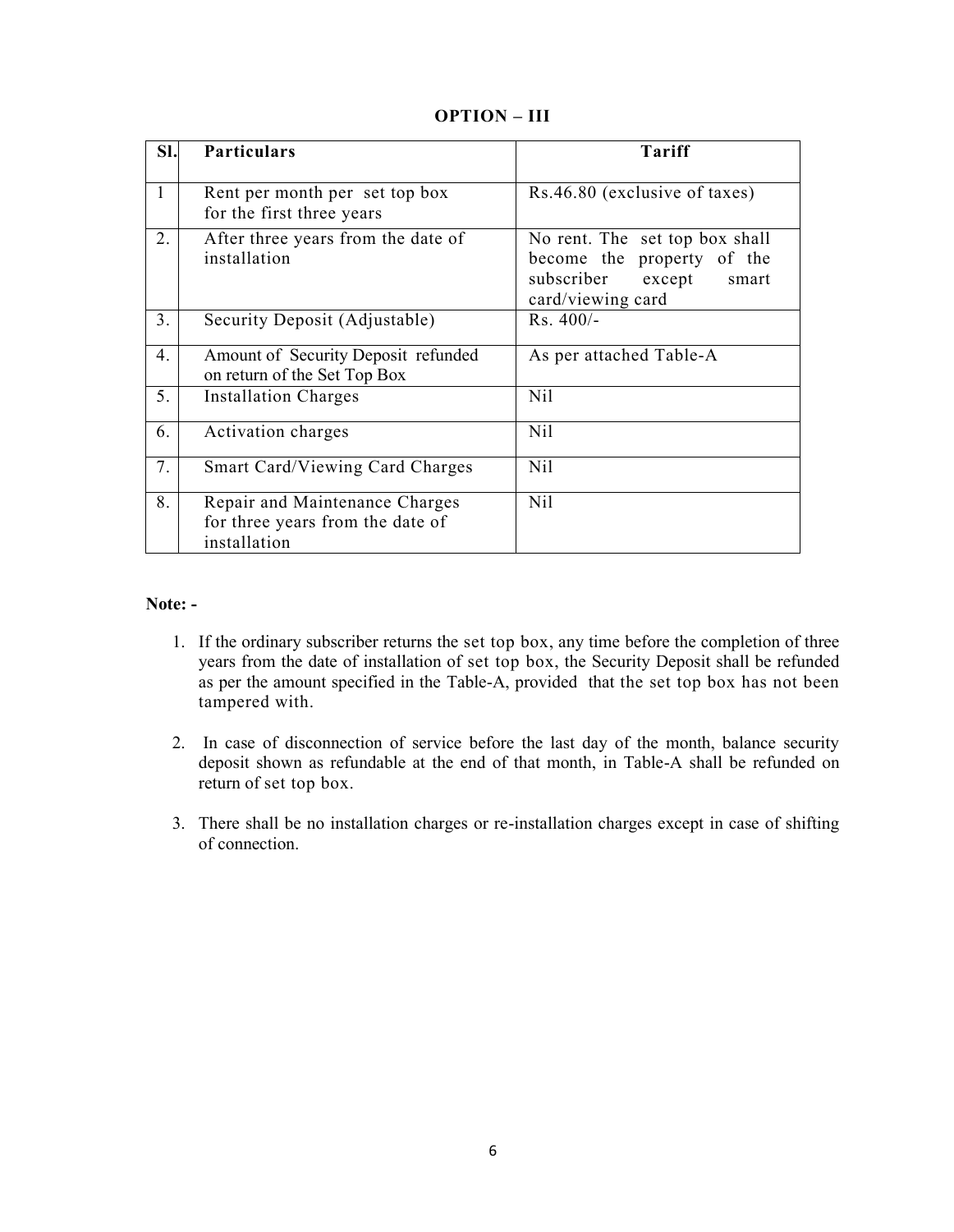# **Table-A (OPTION-III)**

*Figure in Rs.*

| Year   | <b>End of Month</b> | <b>Security deposit refundable</b> |
|--------|---------------------|------------------------------------|
|        | First               | 391.13                             |
|        | Second              | 382.16                             |
|        | Third               | 373.07                             |
|        | Fourth              | 363.86                             |
|        | Fifth               | 354.55                             |
| First  | Sixth               | 345.11                             |
| year   | Seventh             | 335.56                             |
|        | Eighth              | 325.89                             |
|        | Ninth               | 316.10                             |
|        | Tenth               | 306.18                             |
|        | Eleventh            | 296.14                             |
|        | Twelfth             | 285.98                             |
|        | Thirteenth          | 275.69                             |
|        | Fourteenth          | 265.27                             |
|        | Fifteenth           | 254.72                             |
|        | Sixteenth           | 244.03                             |
|        | Seventeenth         | 233.22                             |
| Second | Eighteenth          | 222.27                             |
| year   | Nineteenth          | 211.18                             |
|        | Twentieth           | 199.95                             |
|        | Twenty first        | 188.59                             |
|        | Twenty second       | 177.08                             |
|        | Twenty third        | 165.43                             |
|        | Twenty fourth       | 153.63                             |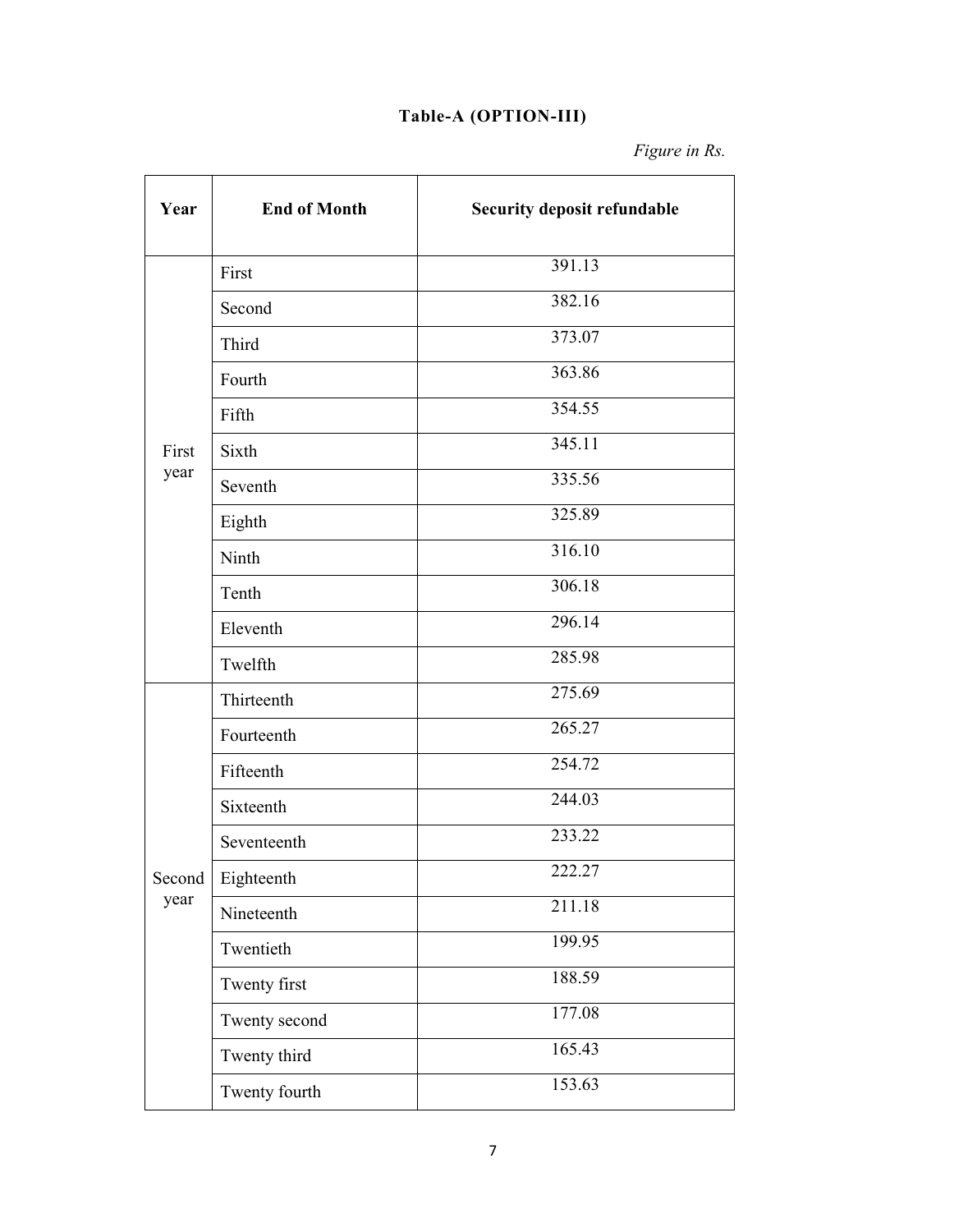|       | Twenty fifth   | 141.68 |
|-------|----------------|--------|
|       | Twenty sixth   | 129.59 |
|       | Twenty seventh | 117.34 |
|       | Twenty eighth  | 104.94 |
|       | Twenty ninth   | 92.39  |
| Third | Thirtieth      | 79.67  |
| year  | Thirty first   | 66.80  |
|       | Thirty second  | 53.77  |
|       | Thirty third   | 40.58  |
|       | Thirty fourth  | 27.22  |
|       | Thirty fifth   | 13.69  |
|       | Thirty sixth   | 0.00   |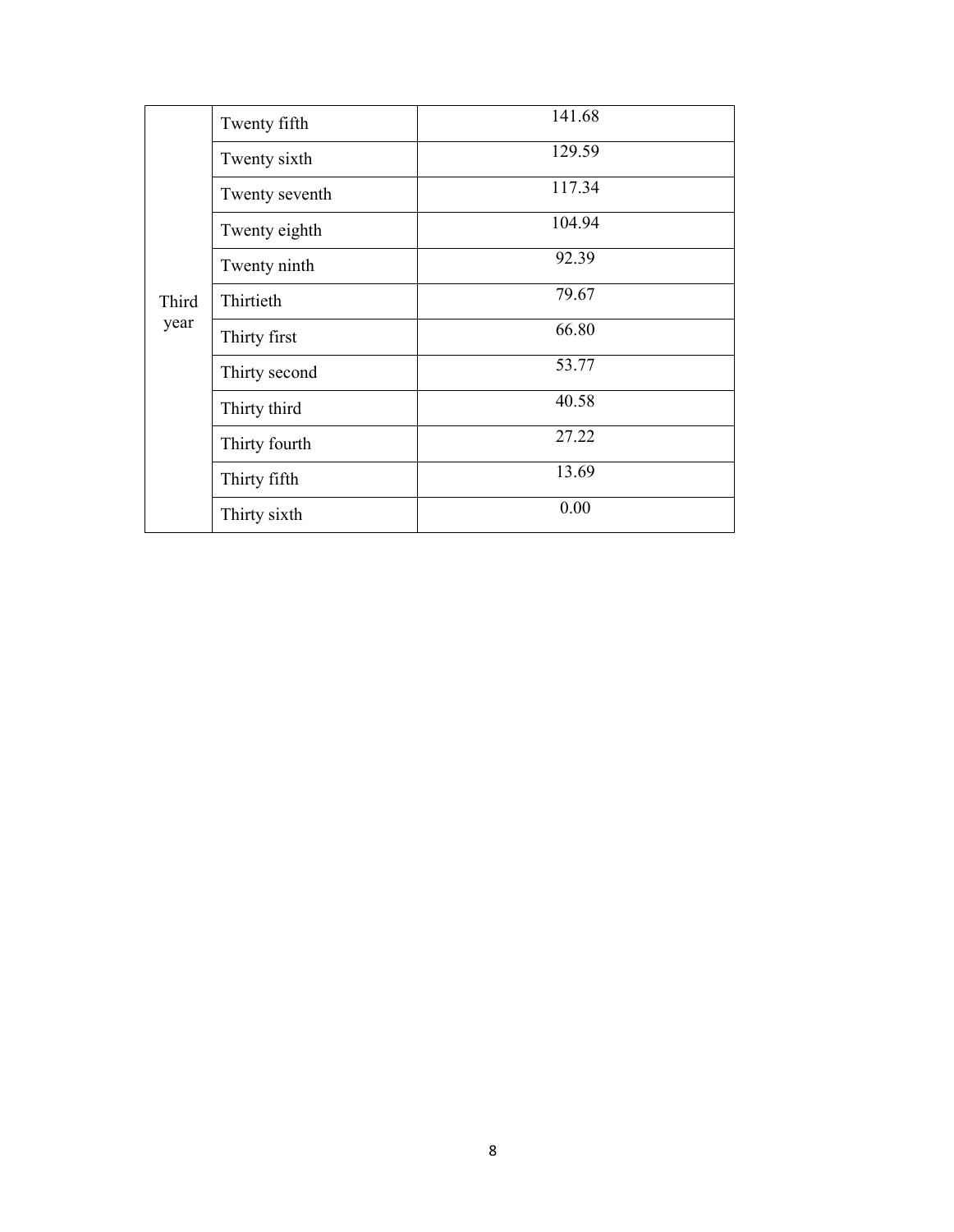## **OPTION – IV**

| SI.              | <b>Particulars</b>                                                                 | <b>Tariff</b>                                                                                                |
|------------------|------------------------------------------------------------------------------------|--------------------------------------------------------------------------------------------------------------|
| $\mathbf{1}$     | Rent per month per set top box for<br>the first three years                        | Rs.32.93 (exclusive of<br>taxes)                                                                             |
| 2.               | After three years from the date of<br>installation                                 | No rent. The set top box<br>shall become the property of<br>the subscriber except smart<br>card/viewing card |
| 3.               | Security Deposit (Adjustable)                                                      | $Rs. 800/-$                                                                                                  |
| $\overline{4}$ . | Amount of Security Deposit refunded<br>on return of the Set Top Box                | As per attached Table-B                                                                                      |
| 5.               | <b>Installation Charges</b>                                                        | Nil                                                                                                          |
| 6.               | Activation charges                                                                 | Nil                                                                                                          |
| 7.               | <b>Smart Card/Viewing Card Charges</b>                                             | Nil                                                                                                          |
| 8.               | Repair and Maintenance Charges for<br>three years from the date of<br>installation | N <sub>il</sub>                                                                                              |

**Note: -**

- 1. If the ordinary subscriber returns the set top box, any time before the completion of three years from the date of installation of set top box, the Security Deposit shall be refunded as per the amount specified in the Table-B, provided that the set top box has not been tampered with.
- 2. In case of disconnection of service before the last day of the month, balance security deposit shown as refundable at the end of that month, in Table-B shall be refunded on return of set top box.
- 3. There shall be no installation charges or re-installation charges except in case of shifting of connection.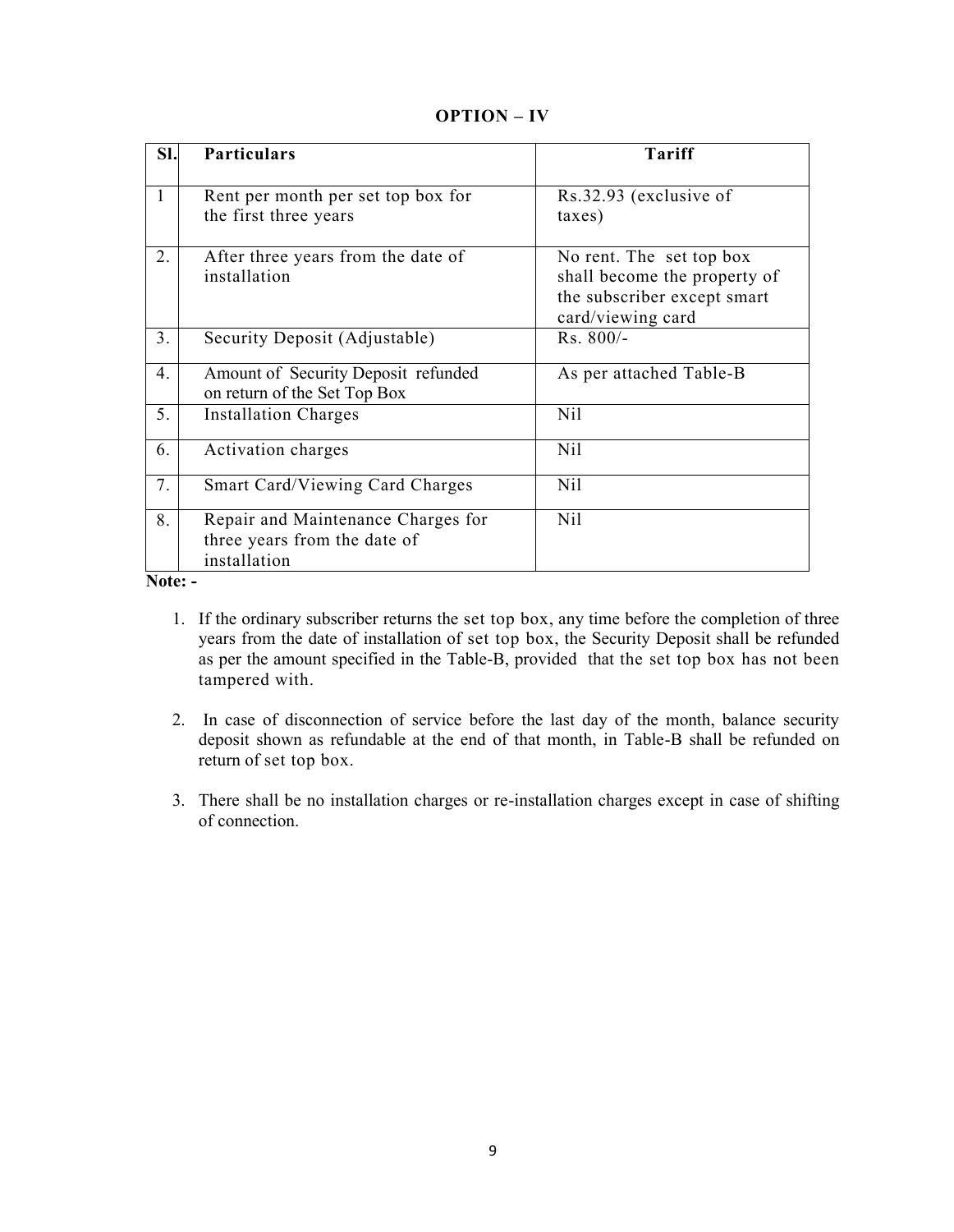## **Table-B (OPTION-IV)**

*Figure in Rs.*

| Year           | <b>End of the Month</b> | <b>Security deposit refundable</b> |
|----------------|-------------------------|------------------------------------|
|                | First                   | 782.27                             |
|                | Second                  | 764.31                             |
|                | Third                   | 746.14                             |
|                | Fourth                  | 727.73                             |
|                | Fifth                   | 709.09                             |
| First          | Sixth                   | 690.23                             |
| year           | Seventh                 | 671.12                             |
|                | Eighth                  | 651.78                             |
|                | Ninth                   | 632.19                             |
|                | Tenth                   | 612.36                             |
|                | Eleventh                | 592.29                             |
|                | Twelfth                 | 571.96                             |
|                | Thirteenth              | 551.37                             |
|                | Fourteenth              | 530.53                             |
|                | Fifteenth               | 509.43                             |
|                | Sixteenth               | 488.07                             |
|                | Seventeenth             | 466.44                             |
| Second<br>year | Eighteenth              | 444.54                             |
|                | Nineteenth              | 422.36                             |
|                | Twentieth               | 399.91                             |
|                | Twenty first            | 377.17                             |
|                | Twenty second           | 354.16                             |
|                | Twenty third            | 330.85                             |
|                | Twenty fourth           | 307.25                             |